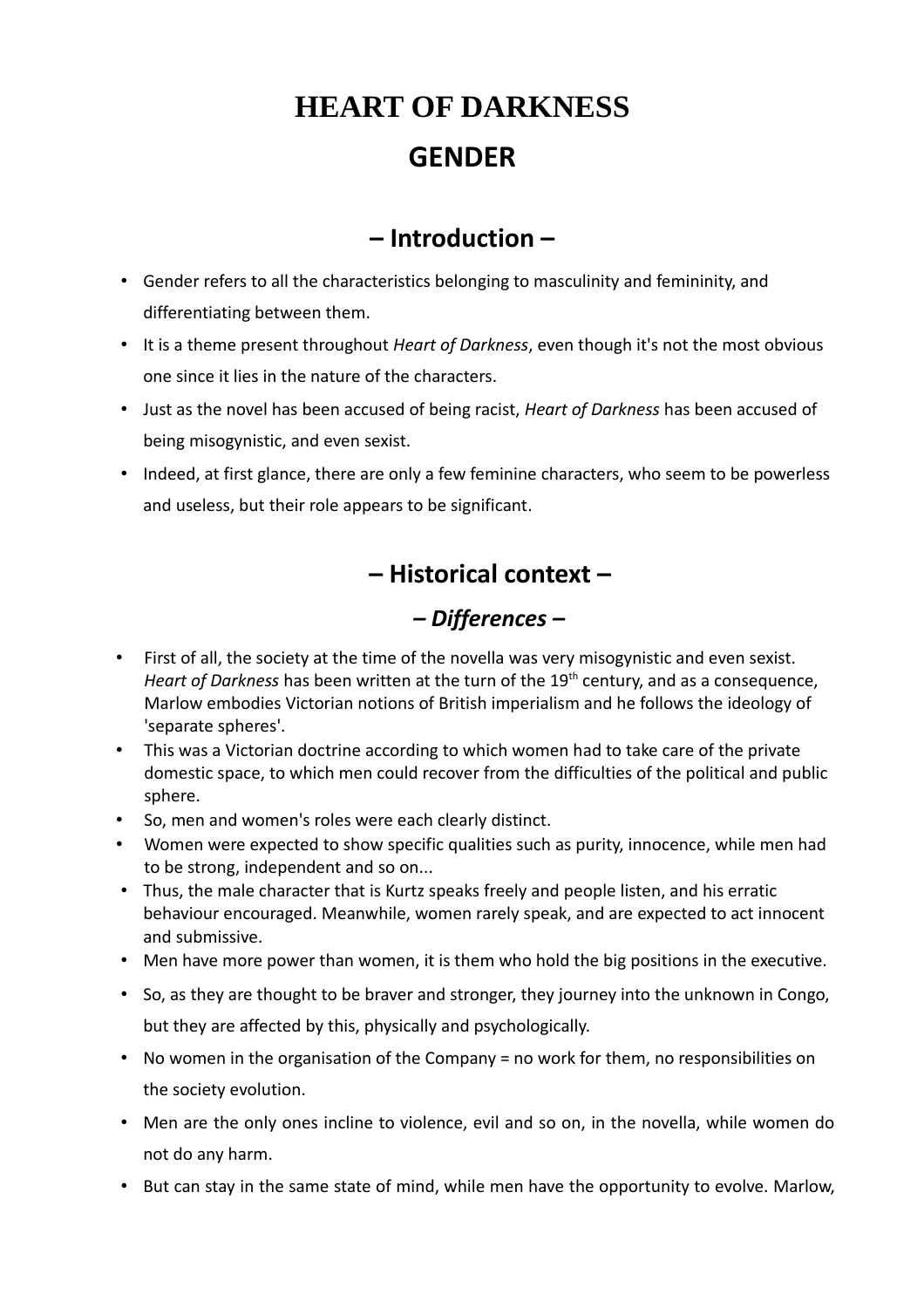thanks to this journey, has evolved and sees things differently. But his aunt stayed home and ignorant; not getting the opportunity to explore the world and see it in a different point of view.

- However, at the end of the 19<sup>th</sup> century, women's acceptance of traditional roles began to dissipate, especially thanks to industrialisation, that allowed women to work in factories and so to assert new roles in society.
- Marlow is not an exception to this society, and he tells his point on view on women during his story.

#### *– Marlow's thoughts about women –*

- The entire book is told form male perspective, and so all comments about women are those of men during this time period, directed to the men of the crew.
- Marlow has a specific point of view on women because he spent a great time on sea, surrounded by men. After all, he narrates the story retrospectively and his remarks on women are always directed to the crew, at the present tense.
- Marlow has this view because he cannot be a family man, as he could not see his wife, being on his boat for great lengths of time. As a consequence, he is not attached to women, and this is shown by the first description that is made of him in the novella, on page 5: "He was the only man of us who still ''followed the sea'' ".
- In fact, this life on sea that he leads ensued from his education as a boy. Indeed, when Marlows mentions his childhood and his passions for maps on page 9, he says that it was "a white patch for a boy to dream gloriously over" (p9).

 $\rightarrow$  He takes care of precising "for a boy".

 $\rightarrow$  The difference between the two genders occur since childhood, through a differing education.

• Also, Marlow mentions women twice in the novella, and always sees them as somehow divorced from reality, as living in another world. He says on page 14: "It's queer how out of touch with truth women are. They live in a world of their own, and there had never been anything like it, and never can be. It is too beautiful altogether, and if they were to set it up it would go to pieces before the first sunset. Some confounded fact we men have been living contentedly with ever since the day of creation would start up and knock the whole thing over."

 $\rightarrow$  For him, women's world is an utopia: beautiful but unrealisable, because of this harsh reality men live with since forever, according to him. So, he finds women naive.  $\rightarrow$  In fact, he says that men are the ones who have to bear the harshness of the world, while women actually, have to respect the norms of their private society.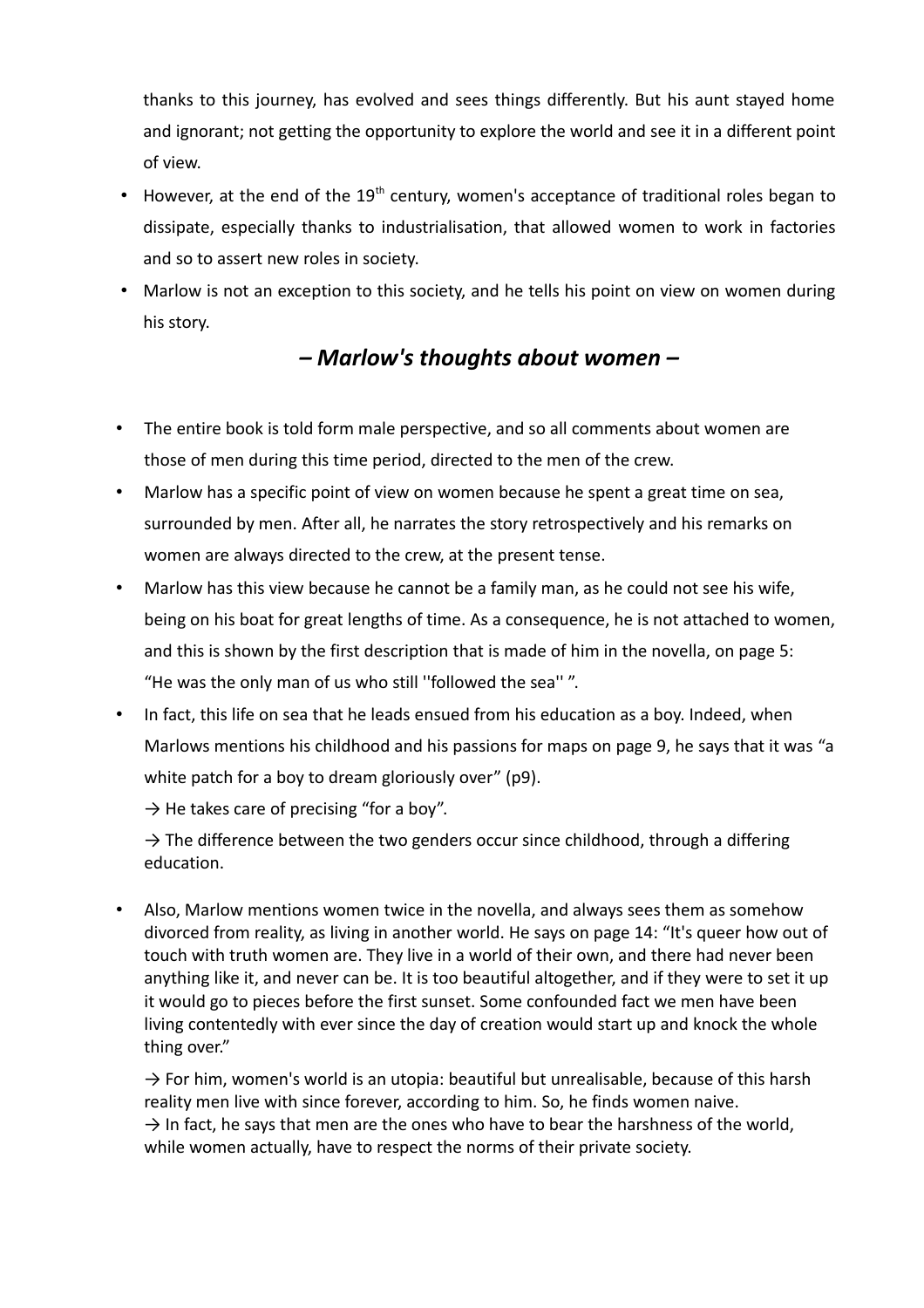• Thus, he sees women as naïve and idealistic. However, he wants them to *stay* that way, as shows it his declaration on page 59: "We must help them to stay in that beautiful world of their own, lest ours gets worse."

 $\rightarrow$  The women are deprived of power, and so what Marlow says is misogynistic, but it is for their own good: he uses thus the word "help".

 $\rightarrow$  There is a clear opposition between men and women, since both are in two completely different worlds: according to Marlow, each gender has a place and, thus, if women begin to work with men, it would supposedly disturb all the order.

 $\rightarrow$  Though, Marlow recognises that women's world is beautiful: he wants them to be

protected from all the danger men can face.

### **– The female characters –**

#### *– Marlow's aunt –*

- Marlow's aunt represents this Victorian woman. She is the first woman in the novella, and actually the only woman that Marlow dearly knows in the story. She helps him to get in the Company.
- This marks the first difference between the two genders in the book, on page 9: the men establish a fellowship between them and Marlow, but in fact do nothing for him and leave himself managing to get what he wants by himself.
- On the other hand, the women are more commited to help him and Marlow turns to her aunt, as the woman that she is represents her only chance to enter the Company.
- Yet, Marlow seems ashamed to have asked her for help, and as a consequence, he seems to not have a very high esteem of women, regarding power.
- However, he praises her aunt as being "excellent": he does not degrade women, but deprive them for their own good, in a way.
- Marlow's aunt is enthuastic at this idea and is determined to do so, through her relations in society.
- By doing so, she transcends the traditional role of women in those times by telling Marlow that she would be delighted to help him and to ask her for help whenever he needed it.
- However, she plays a huge role in the story, because without her, there would have been none. Moreover, her influence continues to echo in Congo through the Company's correspondence, on page 30.
- Yet, she only has power because she knows powerful men and has to rely on them. Furthermore, her character has very few development, but this may be because Marlow uses women symbolically as representatives of "home."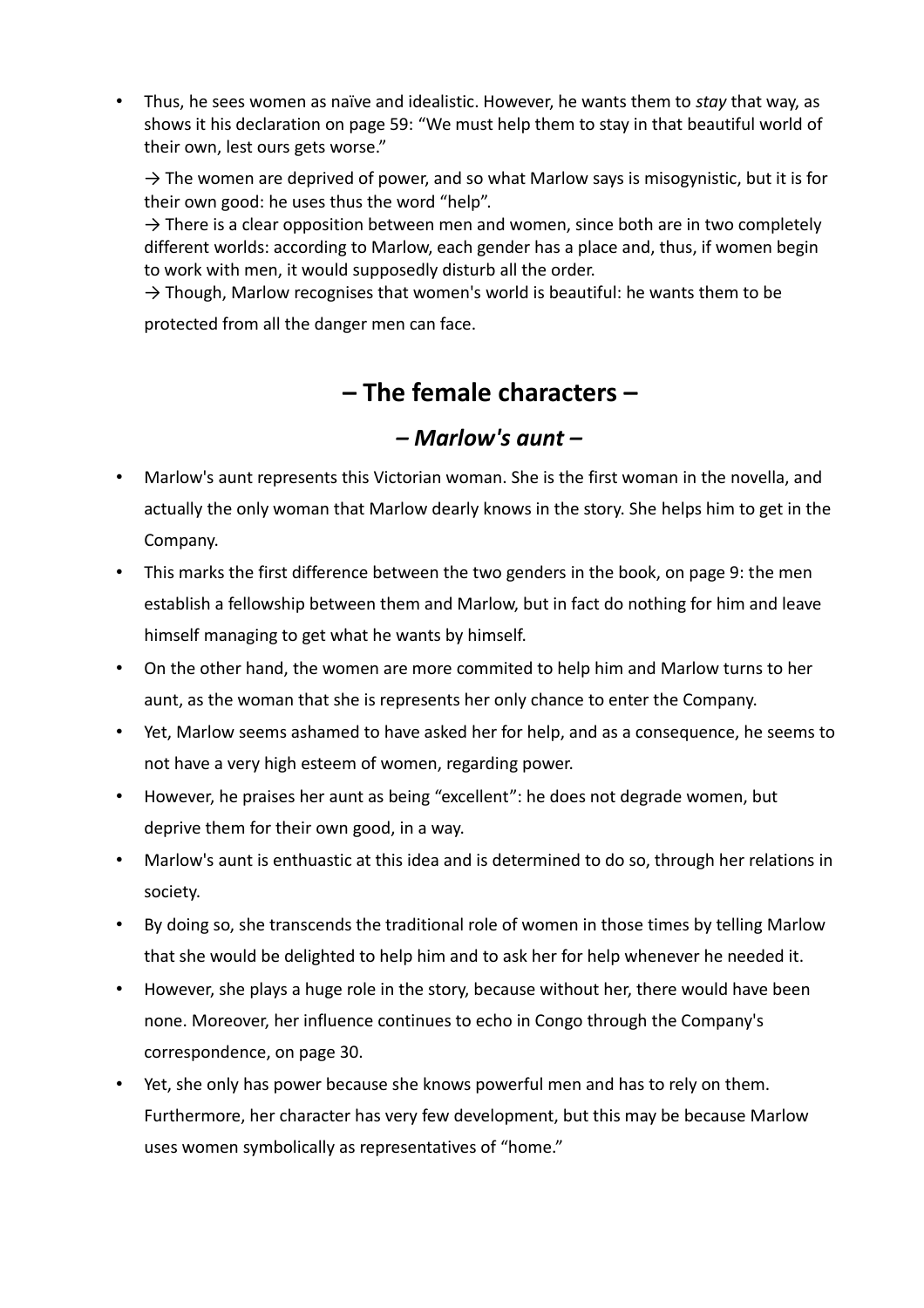# *– Kurtz's Intended –*

- Kurtz's Intended is also another Victorian woman, that she mourns after his death, even one year later. She reveals what he left behind him after his journey.
- While Marlow's aunt drawing-room offers Marlow the bliss that is expected from a woman as her, "that most soothingly looked just as you would expect a lady's drawing-room to look", as described on page 14 ; the Intended's parlour is haunted by Kurtz's ghost and associated with death.
- Marlow meets the Intended 'in a lofty drawing-room' decorated with a 'marble fireplace' and 'grand piano' that give the room the appearance of a graveyard: the fireplace is 'monumental' in its 'whiteness' and the piano 'gleams' in the corner 'like a sombre and polished sarcophagus'. As for the Intended, she wears black: 'I—I alone know how to mourn for him as he deserves,' Marlow imagines her to imply by virtue of her dark clothing and 'sorrowful head'.
- She is thus described as "a tragic and familiar Shade", that evokes the Shades of the Underworld in the Greco-Roman mythology.
- In fact, she is associated with the imagery of light and heaven, being portrayed by Marlow on page 92 like this: "This fair hair, this pale visage, this pure brow, seemed surrounded by an ashy halo from which the dark eyes looked out at me. Their glance was guileless, profound, confident, and trustful".
- Actually, Marlow is attracted to Kurtz's Intended not only because of her feminine beauty, but for her seemingly open expression and innocence.
- She is presented as pathetic, because she has deluded herself about Kurtz to the point that she's barely functional as an independent person.
- In a novel filled with silent women, her mourning emphasises her despair and her sadness now that Kurtz is dead.
- Marlow speculates on page 94 that part of the reason Kurtz went to Africa was to make enough money to marry: "I had heard that her engagement with Kurtz had been disapproved by her people. He wasn't rich enough or something. And indeed I don't know whether he had not been a pauper all his life. He had given me some reason to infer that it was his impatience of comparative poverty that drove him out there."
- Kurtz's Intended, like Marlow's aunt and Kurtz's mistress, is a problematic female figure. Marlow praises her for her "mature capacity for fidelity, for belief, for suffering," suggesting that the most valuable traits in a woman are passive.
- In answer to her statement 'You knew him well,' he replies, 'Intimacy grows quickly out there […] I knew him as well as it is possible for one man to know another', on page 93.
- He emphasizes their shared gender, seizing the opportunity to identify with Kurtz in an intimate circle of shared knowledge sacred from feminine access or interpretation.

 $\rightarrow$  He marks a distinction between women's society and men's journey in Congo.

- However, the Intended quickly proves to have power. Shortly thereafter, Marlow begins to lie. He starts a sentence, 'It was impossible not to—' and the Intended 'finish[es] eagerly' his sentence: 'Love him!'. At the moment she makes this assertion, the Intended completely subverts Marlow's authorial expectations.
- Previous to their meeting, he fantasises about finding in her the perfect audience for 'his' narrative: imagining a 'delicate shade of truthfulness' in her portrait, he assumes that 'She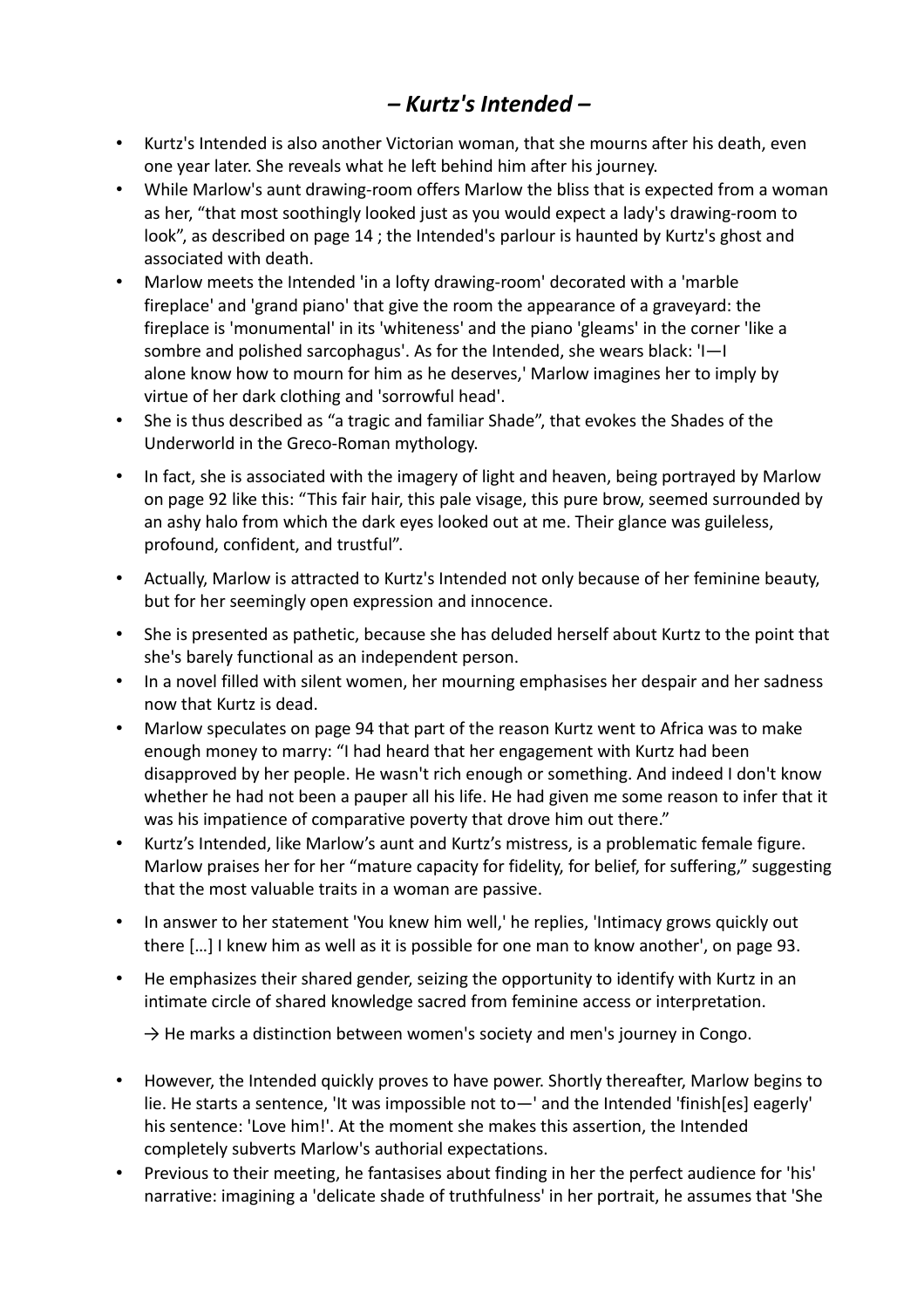seemed ready to listen without mental reservation, without suspicion, without a thought for herself'. In person, she proves less pliable. She seizes control of the narrative, 'silencing [Marlow] into an appalled dumbness' by interrupting his tale with a version of her own. He makes no move to correct her; indeed, he reiterates her claim by saying 'You knew him best' (p. 92).

• Marlow's 'lie' to the Intended represents the first time that he claims to have heard Kurtz's last words. By sheer force of will, the Intended forces Marlow to give her a version of Kurtz's death that upholds and affirms everything she 'knows' about him. Marlow insists that Kurtz's final words seem 'to swell menacingly' around him in the parlour, yet he acquiesces not to Kurtz but to the Intended, who wields her feminine 'weakness' in a perfect performance that wins her the affirmation that she needs to preserve her own special knowledge of Kurtz. Goaded on by her tears, Marlow cries, 'The last word he pronounced was—your name'. He mimics her response, 'I knew it—I was sure,' by saying, 'She knew. She was sure'.

*– Kurtz's Mistress –*

- On the other hand, in Congo, is Kurtz's mistress, who appears on the riverbank when Mr. Kurtz is being taken away. Although she is never named like this, it is clear that she and Kurtz have a sexual relationship.
- She is a complete contrast to Kurtz's Intended. As the Intended is innocent, fair, the native mistress is very demonstrative, wearing bright clothing and jewelry and acting in a loud, wild manner, clearly displaying strong emotions. Kurtz is a man of many lusts, and she embodies this part of his personality. She frightens the Harlequin because she finds him to be meddling with Kurtz too much; her threats to him eventually scare him into leaving the Inner Station.
- Kurtz is seen with a native consort when Marlow arrives at the camp. While the native woman might be with him because she desires to, it is more likely that she is with him because of his position of power over the natives. She doesn't appear to be afraid or hostile towards Kurtz however.
- She seems to exert an undue influence over both Kurtz and the natives around the station, and the Russian trader points her out as someone to fear. Like Kurtz, she is an enigma: she never speaks to Marlow, and he never learns anything more about her.
- To acknowledge through the use of the term that a white man and a black woman could be lovers seems to be more than the manager and the Russian trader are willing to do.
- She is the opposite of Conrad's view of women, in that she instills fear and has a commanding personality that at time overpowers Kurtz.
- The fact that the woman is described as an "apparition" makes think that Marlow isn't sure this woman belongs in the same category as white women. He is not chivalrous and protective towards her like for the Intended.
- Despite their differences in appearance and temperament, the love they feel for Kurtz is very similar. The black mistress is devoted to her man and stretches out her arms to him in a show of great grief as he is taken away from her on the steamer. In a similar manner, the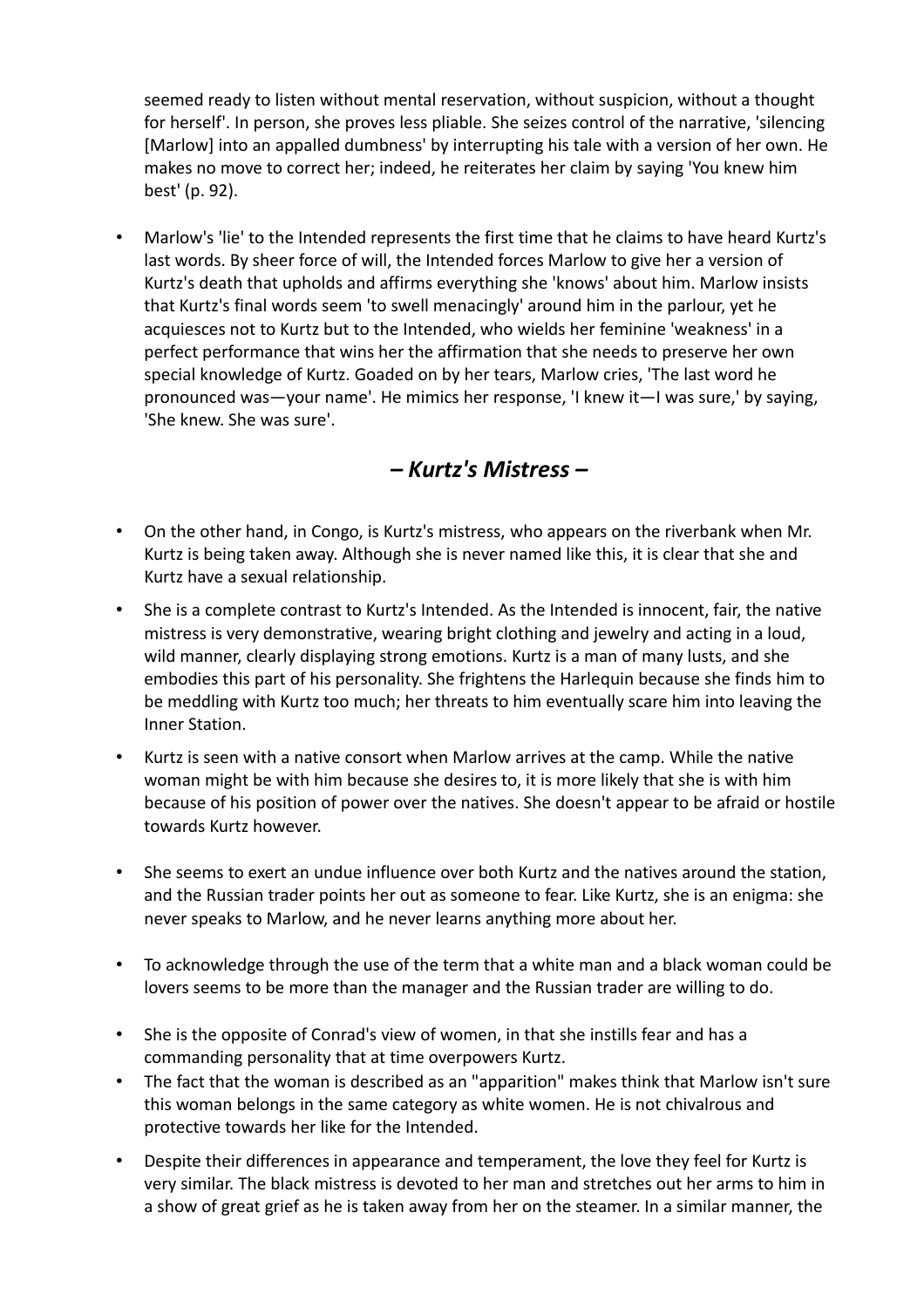Intended is grief-stricken when Kurtz is taken away from her by death and still wears black and daily mourns his passing after more than a year.

- The majestic-looking *native woman*, symbolizes a woman's strong devotion and steadfast loyalty to her lord and lover. Mr. *Kurtz's fiancée* also symbolizes loyalty but her loyalty is that of an innocent, inexperienced woman who is deluded by false appearances and does not know the ways of the world. The fiancée symbolizes the hold of an illusion upon a woman's mind.
- Woman or warrior? She walks regally and fearlessly, her hair is "done in the shape of a helmet," and she wears protective brass coverings. She's basically the opposite of the soft, fragile Intended—but does she serve the same purpose for the Africans? She seems to be a rallying symbol for the Africans just like the blonde European women are for Marlow.
- Marlow describes this warrior woman's magnificent brass ornaments in terms of their value. This isn't different from judging European women based on the value of their ornaments.
- Just like the Intended is a symbol of civilization, with its fires and its tea and its couches, the warrior woman is a symbol of the wilderness—elephant tusks and all.
- The warrior woman is an extension of the wilderness, erotic, with words like "desire" and "embrace" and "bared arms".
- The warrior woman seems to speak for all the native Africans, which makes wonder if she's actually their leader.

 $\rightarrow$  In a society dominated by men, this really marks a contrast opposed to wilderness

• Marlow even draws a parallel between the two women, who both want to believe that Kurtz reciprocated their love absolutely, when they live in such different worlds:

"She put out her arms as if after a retreating figure, stretching them back and with clasped pale hands across the fading and narrow sheen of the window. Never see him! I saw him clearly enough then. I shall see this eloquent phantom as long as I live, and I shall see her, too, a tragic and familiar Shade, resembling in this gesture another one, tragic also, and bedecked with powerless charms, stretching bare brown arms over the glitter of the infernal stream, the stream of darkness." (p95)

# **– Gender as Symbol –**

#### *– Fate –*

- Each woman represents a major step in the journey of the man:
	- the aunt represents the beginning of the journey, idealistic

- then comes the mistress, who symbolises Africa and all of his wilderness, with less romance

- finally, the Intended, who shows what is left behind the man after his journey
- Men are reflected in the women that are dear to them.
- All of this is included in the characters of the two knitters.
- "Two women, one fat and the other slim, sat on straw-bottomed chairs, knitting black wool. The slim one got up and walked straight at me-still knitting with downcast eyesand only just as I began to think of getting out of her way, as you would for a somnambulist,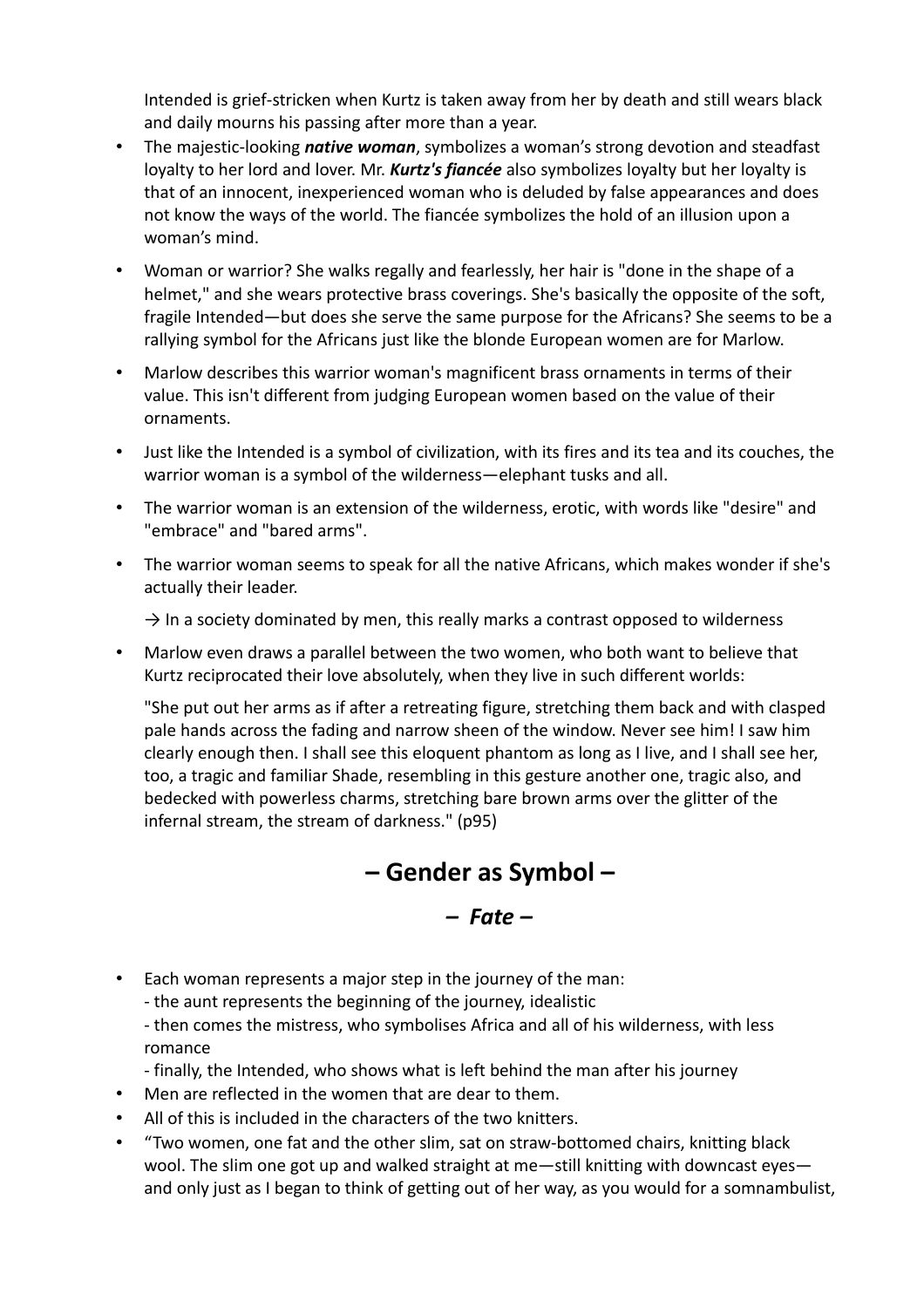stood still, and looked up. Her dress was as plain as an umbrella-cover, and she turned round without a word and preceded me into a waiting-room." (p11)

 $\rightarrow$  "Resembling the Fates of Greek legend, Clotho and Lachesis, who, respectively, spin and measure out the thread of each life before Atropos cuts it." The slim one would be Lachesis, who chooses a person's destiny, which is what the woman does by guiding Marlow to the waiting-room. On the other hand, the fat one would be Clotho, spinning the thread of human life and making important decisions, such as Marlow's journey to Congo for example, and certainly cannot move much just like the woman does.

 $\rightarrow$  Their complementarity is shown by the fact that the one is fat while the other is slim.

 $\rightarrow$  The darkness to which Marlow ventures is represented by the black wool.

 $\rightarrow$  Now, Atropos is not there, because Marlow is simply not dead yet.

 $\rightarrow$  They are very modest ("straw-bottomed chairs", "plain as an umbrella-cover") and in fact, stand out from the rich Brussels: they are outsiders and seem to not belong to this reality. Thus, the slim woman does not interact with Marlow, still focused on her wool, and quietly guides him.

 $\rightarrow$  As a consequence, Marlow compares her to a somnambulist, which means that he has the feeling that she is not present in reality, as if she were dreaming.

- "In the outer room the two women knitted black wool feverishly. People were arriving, and the younger one was walking back and forth introducing them." (p12)  $\rightarrow$  As more and more people arrive, and as Marlow signed the document, they knit more feverishly, since these acts are so important that they change their future.
- "She glanced at me above the glasses. The swift and indifferent placidity of that look troubled me. Two youths with foolish and cheery countenances were being piloted over, and she threw at them the same quick glance of unconcerned wisdom. She seemed to know all about them and about me too. An eerie feeling came over me. She seemed uncanny and fateful. Often far away there I thought of these two, guarding the door of Darkness, knitting black wool as for a warm pall, one introducing, introducing continuously to the unknown, the other scrutinizing the cheery and foolish faces with unconcerned old eyes. *Ave!* Old knitter of black wool. *Morituri te salutant.* Not many of those she looked at ever saw her again—not half, by a long way." (p12)

 $\rightarrow$  The other knitter does not interact too, being "indifferent", "unconcerned" and only looks at the new comers.

 $\rightarrow$  She is given a real power by Marlow, as the way she describes her seems to say that those who she looks most likely die – further accentuated by the Latin locution "*Morituri te salutant*", that is to say "those who are about to die salute you". Moreover, her incarnation of a Fate is underlined by the adjective "fateful".

 $\rightarrow$  Even Marlow has the feeling that the black wool that they knit represents their dark future, since it is "as for a warm pall", as if, as they knitted, they contributed to build this coffin.

 $\rightarrow$  The knitter seems to know everything about each person, since, as the incarnation of the Fates, they construct their lives, just as the young one gets straight when Marlow arrives and guides him.

 $\rightarrow$  The "door of Darkness" evokes the door to the underworld that the Cumaean Sibyl, a priestess in the Greco-Roman mythology, guards in Virgil's *Aeneid* and to which she guides Aeneas, just as the slim knitter does by guiding the new comers.

• The two women also represent the imperial and industrial systems which are meant to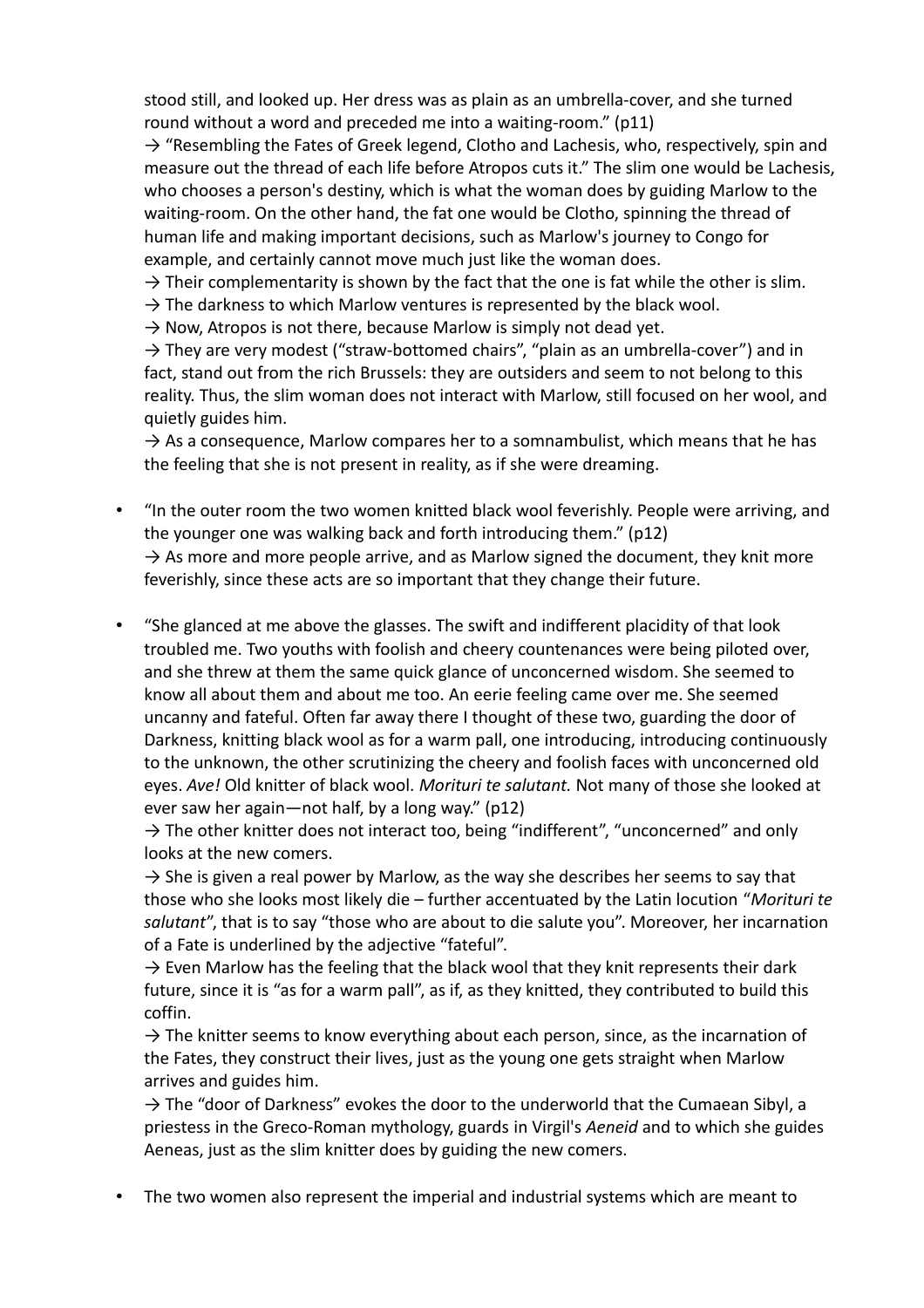amaze as much wealth as possible. They are manufacturing death and torment for themselves.

#### *– The Painting –*

- Indeed, women are used as symbols.
- Kurtz paints a picture of a woman who stands against a black background. She holds a torch and is blindfolded. Such an image combines ancient depictions of Justice, who was blind, and Liberty, who held a lighted torch. Kurtz's choice of image reflected the irrational European view that colonization was bringing civilization and peace to those they conquered.

 $\rightarrow$  In the eyes of Kurtz, only a woman can bring light to this darkness he lives in. Alone, without any real friend, only subordinates, he can only turn to a woman for comfort.

- In fact, Kurtz idealizes women and sees them as the keepers of all good things in the world. They must be kept from the truth of the dark world (thus the blindfold) even as they cast a light that is the only hope for changing the world. Here it is easy to see Kurtz's idealized vision of women.
- The woman likely symbolizes the European who have come to civilize the natives. The torch she carries represents the European customs and values that they try to force upon the native Africans. However, the woman is blindfolded because the Europeans cannot see the negative effects that their customs have on the natives. Her face has become distorted because, to the natives, the European customs seem rather repulsive.
- And the fact that a woman was shown as the symbol emphasizes Marlow's belief that women live in a world of their own, separate from the actual, tangible facts of the world.
- Furthermore, this woman is so separate that she's a painting, and she's so impossibly idealistic that she isn't real.

#### – *Colonisation –*

- Marlow's aunt and the Intended's reactions on colonisation are also one of the causes of Marlow's thoughts on women. Indeed, first, Marlow's aunt expresses a naïvely idealistic view of the Company's mission, by talking about "weaning those ignorant millions from their horrid ways", praising her nephew as "an emissary of light", "an apostle" – which strongly contrasts with Marlow's affirmation that "the Company was run for profit".
- Thus, Marlow is right to fault her for being "out of touch with truth." However, he phrases his criticism so as to make it applicable to all women.
- As for the Intended, she has a halo and a "pure brow": it matches her naïve and idealistic view of Kurtz, who she sees as a kind of saint, whose "goodness shone in every act". She's utterly infatuated with Kurtz and believes herself the single most definitive authority on his character: "I am proud to know I understood him better than any one on earth" (3.59).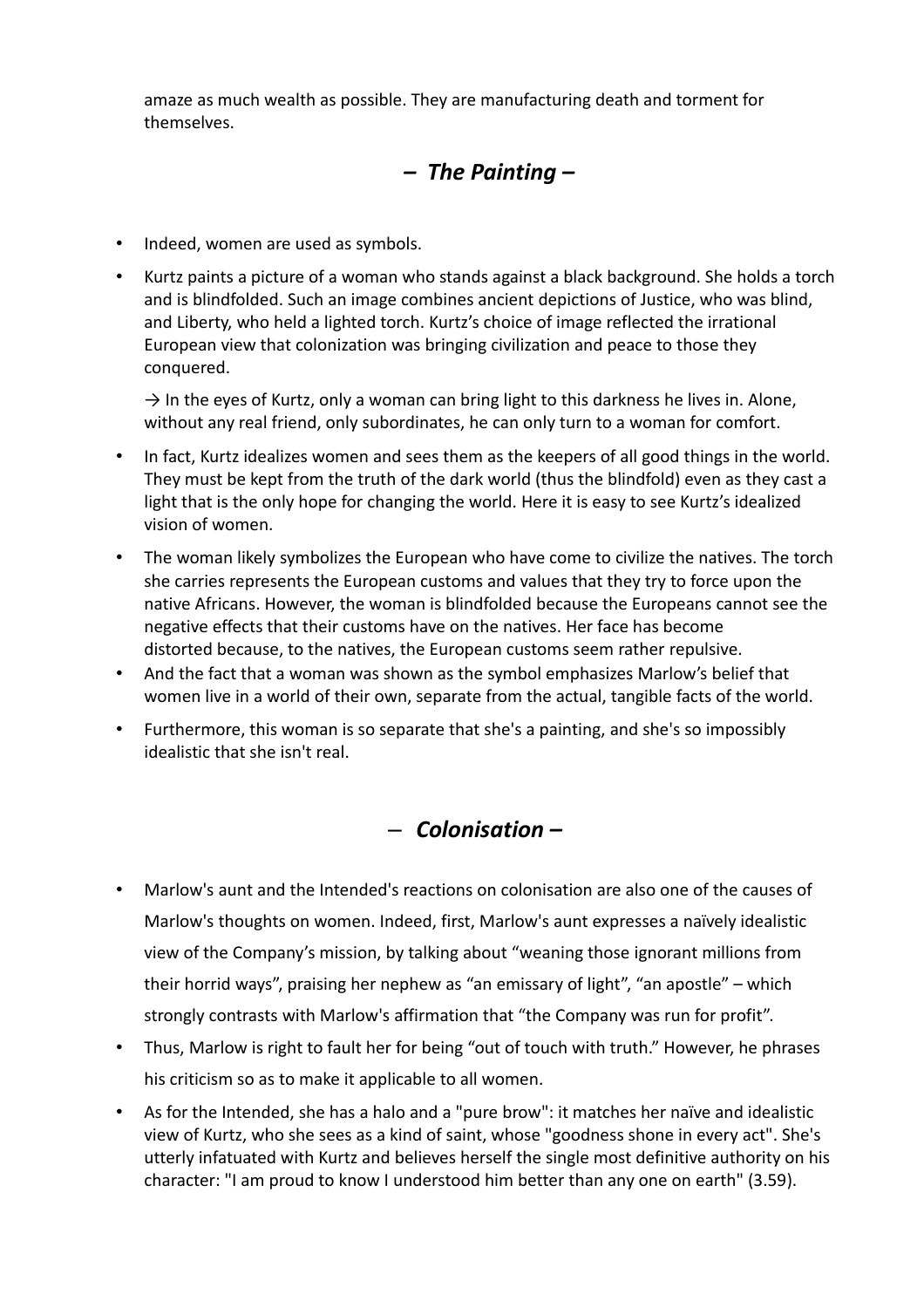- The Intended puts great store by Kurtz's words, believing that they lured men to him and earned him his admiration from all mankind. She's naïve about the true motivations of men, which we have seen to be far darker and more self-serving.
- The Intended symbolizes man's denial and unwillingness to learn truths too awful to know. A person should be aware of his own natural malevolence, yet not become evil, finding a balance in between. Conrad shows through the Intended that some truths should never be known.
- The Intended is so blinded by her love for Kurtz and her idealism that she immerses herself in the lie she created and does not even consider questioning its veracity. Marlow does not dare destroy her beautiful illusion, even when she goes so far as to call his death a tragedy on a global scale.
- "We must help them to stay in that beautiful world of their own, lest ours gets worse." : Her own world actually falls apart once it is confronted with Kurtz's death, because of his journey to Congo.
- Marlow, who has seen some of the worst horrors of the Congo, lies to Kurtz's fiancé by telling her that his last words were not "The horror!" but rather crying her name. This is because Marlow does not want to carry the darkness of the real world into this woman's idealistic world. Conrad uses Marlow's aunt at the beginning of the novella to establish woman in Heart of Darkness as symbols of society's blindness to its own hollowness. Kurtz's Intended further supports this symbolism since she is completely clueless about Kurtz's true nature. Though Marlow knows Kurtz's triumphs lay in his understanding of men's delusions about themselves, he can't bring himself to make Kurtz's Intended see the "dark" reality. Marlow knows that if even he, who does see civilization's futility, can't bring himself to reveal the darkness then civilization will remain blind to its faults.
- By the end of Marlow's visit with the woman, the reader is also aware, even if Marlow is not, that the kinds of illusions and untruths which Marlow accuses women of perpetuating are in fact not dissimilar from those fictions men use to understand their own experiences and justify such things as colonialism. Marlow has much more in common with Kurtz's Intended than he would like to admit.
- Marlow's aunt established women in Heart of Darkness as symbols of society's blindness to its own hollowness. Kurtz's Intended further supports this symbolism: she is completely clueless about Kurtz's true nature.
- Both Kurtz's Intended and his African mistress function as blank slates upon which the values and the wealth of their respective societies can be displayed. Marlow frequently claims that women are the keepers of naïve illusions; although this sounds condemnatory, such a role is in fact crucial, as these naïve illusions are at the root of the social fictions that justify economic enterprise and colonial expansion. In return, the women are the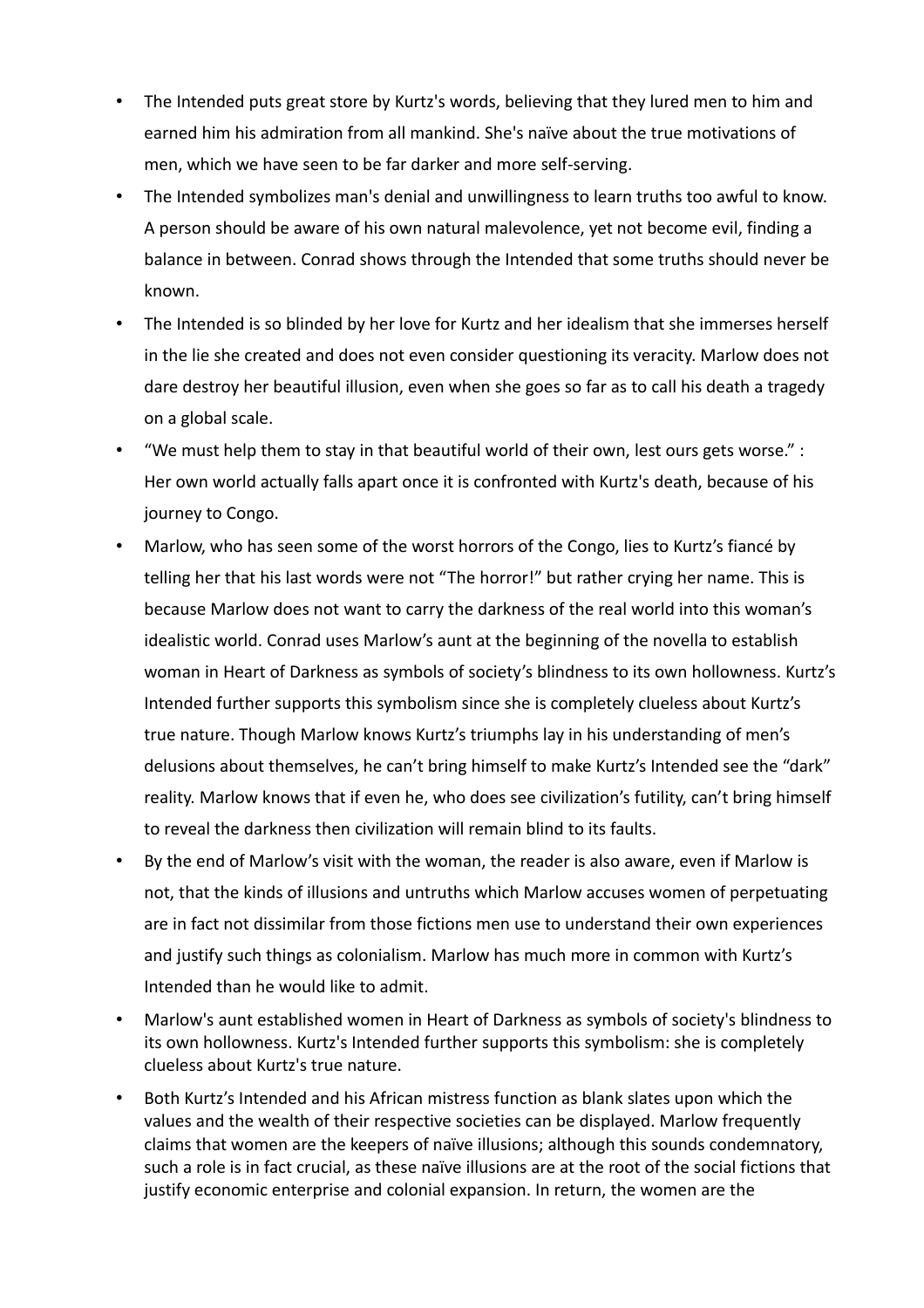beneficiaries of much of the resulting wealth, and they become objects upon which men can display their own success and status.

- Women symbolize decency and purity. It is their potential for representing the goodness in humanity that both men see as being worth saving, especially after having seen the horrors of evil. However, it is the ability of society to whitewash these horrors and say that they are done in the name of progress that allows the atrocities to continue.
- Marlow believes that women exist in a world of beautiful illusions that have nothing to do with truth or the real world. In this way, women come to symbolize civilization's ability to hide its hypocrisy and darkness behind pretty ideas.
- Women represent the potential for goodness in all humans, which is important to both men after having seen the heart of darkness and evil.

#### **– An abstract genderisation –**

- The seaman is linked to his ship, and to the sea. They even have some sort of relationship, since the sea is personified.
- Indeed, on page 5, it is described as "the mistress of his existence" and as inscrutable as Destiny". Here, "mistress" has a certain connotation related to love, and it shows that in the abence of his beloved on sea, a seaman has for only companion the sea. In fact, all of his life revolves around it, and once again, the notion of fate is present, which accentuates the power of the sea.
- Actually, boats are referred to through the feminine gender.
- In fact, throughout the book, the only female name mentioned is the boat's: *Nellie*, keeping with the tradition of giving a boat a feminine name.
- This is because the ship is an object that is taken care of and protected by men, and so it gets a female personification.
- Furthermore, most sailors considered themselves married to the sea: the ship was as a consequence their home. So they named it after a woman, as a female spirit for the ship brought a comforting presence to the crew, that is made only of men.
- It also reminded of a mother, because on sea, the sailor depended on his ship for life, just as a child depends on his mother.
- Moreover, Marlow seeks comfort in his boat from men, and even says on page 34: "No influential friend would have served me better." In fact, she is her only companion in this adventure, where she guides him.
- He owes his adventure to her. She matures him.
- Despite her faults, he still likes her, and even uses the term "love".
- There is a mutual relationship here: he maintains her, and she guides him. Through their experience, a sort of love appears between them.

As a conclusion, women in this novel are not really viewed in such a negative light as has sometimes been supposed. Although women characters may be deprived of rights, they aren't weak or helpless. Kurtz's African mistress is an imposing, most impressive presence when she appears, and his Intended comes to dominate the scene at the end of the novel. We should remember, too, that it is a woman, Marlow's aunt, who precipitates him into his terrifying journey into the heart of darkness when she helps secure a job for him in the Congo. Even more important